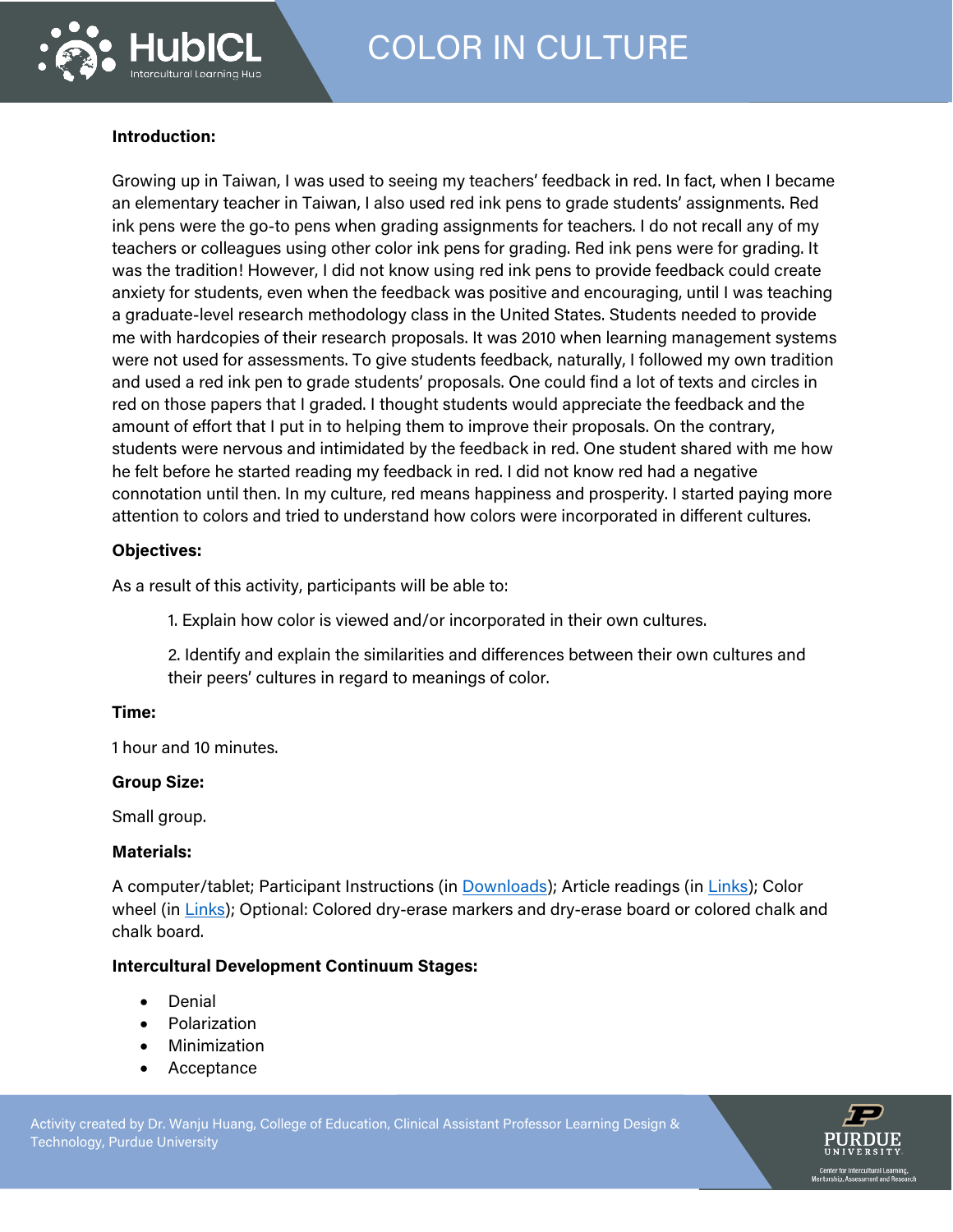# **AAC&U Intercultural Knowledge and Competence Goals:**

Cultural Self-Awareness

• To articulate insights into own cultural rules and biases (e.g., seeking complexity; aware of how their experiences have shaped these rules, and how to recognize and respond to cultural biases, resulting in a shift in self-description).

Knowledge of Cultural Worldview Frameworks

• To demonstrate sophisticated understanding of the complexity of elements important to members of another culture in relation to its history, values, politics, communication styles, economy, or beliefs & practices.

# Verbal and Nonverbal Communication

- To articulate a complex understanding of cultural differences in verbal and nonverbal communication (e.g., demonstrates understanding of the degree to which people use physical contact while communicating in different cultures or use direct/indirect and explicit/implicit meanings).
- To skillfully negotiate a shared understanding based on these differences.

# **Openness**

- To initiate and develop interactions with culturally different others.
- To suspend judgment in valuing interactions with culturally different others.

# **Activity Instructions:**

## **Prework**

- 1. Instruct participants to review the following articles:
	- How Translating Colors Across Cultures Can Help You Make a Positive Impact [https://eriksen.com/marketing/color\\_culture/](https://eriksen.com/marketing/color_culture/)
	- Cultural Color Cultural Meanings of Color and Color Symbolism <https://www.empower-yourself-with-color-psychology.com/cultural-color.html>
- 2. Ask participants to reflect on the following questions:
	- Were you surprised by the articles? What surprised you and why?

https://blog.experientialtools.com/2013/10/17/communication-focused-activities-particles-particles-particles-

• Did the articles accurately portray color meaning in your own culture?

## **In-class Activities**

- 1. Group discussion following prework (10 minutes).
	- Ask participants to share their reflections on the articles using the prework reflection prompts to guide the discussion.
- 2. Think-pair-share discussion (25 minutes).
	- Ask each participant to identify one color that has a special meaning in his or her own culture and share it with a partner.

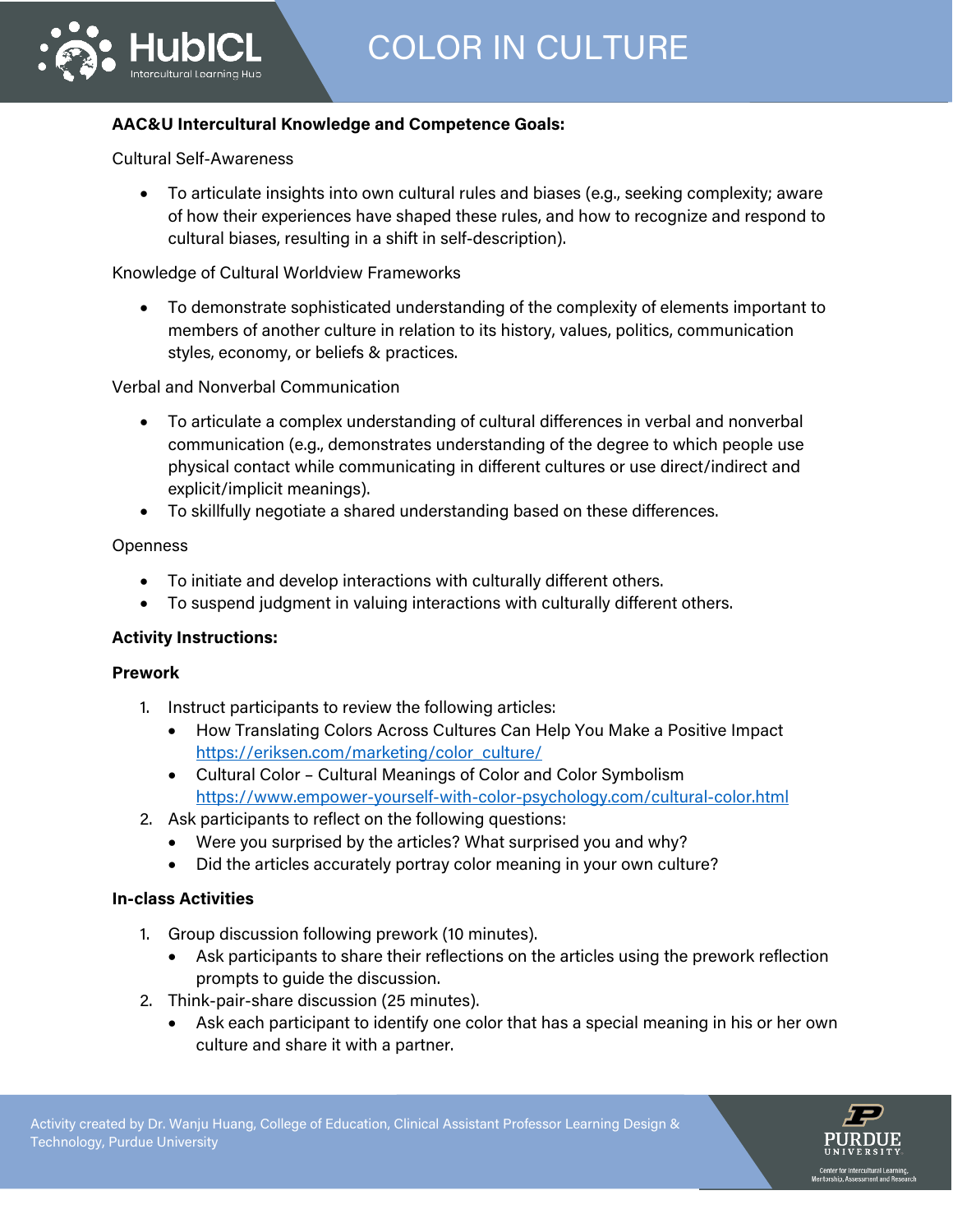# COLOR IN CULTURE



- Instruct each partner to introduce the color and share the story their partner shared with them with the whole class. He or she can use the prework reflection prompts to add to the discussion (e.g., discuss what surprised them).
- 3. Group discussion (25 minutes).
	- Ask participants to look at each individual color on a color wheel and articulate the similarities that they have learned about the colors through other participants' stories.
	- Using the same color wheel, ask participants to articulate the differences that they have learned about the colors through other participants' stories.
	- As a group, create a color cultural map that illustrates the color similarities and differences shared by the group. If you have a dry-erase or chalk board at the front of the class, you can use colored dry-erase markers or chalk and ask participants to come up to the front of the class to create this together, or you can create a Jamboard with a digital color wheel and share the link with the class so that everyone can contribute ideas to the board (See [Example\)](https://jamboard.google.com/d/1xAdsyfYG4b0HEO7TRwlgkxtPKkLkWSY-KW8s2BHjH4U/edit?usp=sharing).
- 4. Group debrief (10 minutes).
	- Using the critical reflection framework (What? So what? Now what?), ask participants to debrief the activity.
	- Ask participants to share how they would apply what they have learned through the activity.

# **Related Tools:**

- **[Language Coding](https://hubicl.org/toolbox/tools/773/objectives)**
- **[Language Envelopes](https://hubicl.org/toolbox/tools/42/objectives)**
- **[Language, Culture, and Perception: The Sapir-Whorf Hypothesis](https://hubicl.org/toolbox/tools/288/objectives)**
- **[Twenty-Five Questions](https://hubicl.org/toolbox/tools/288/objectives)**



https://blog.experientialtools.com/2013/10/17/communication-focused-activities-particles-particles-particles-